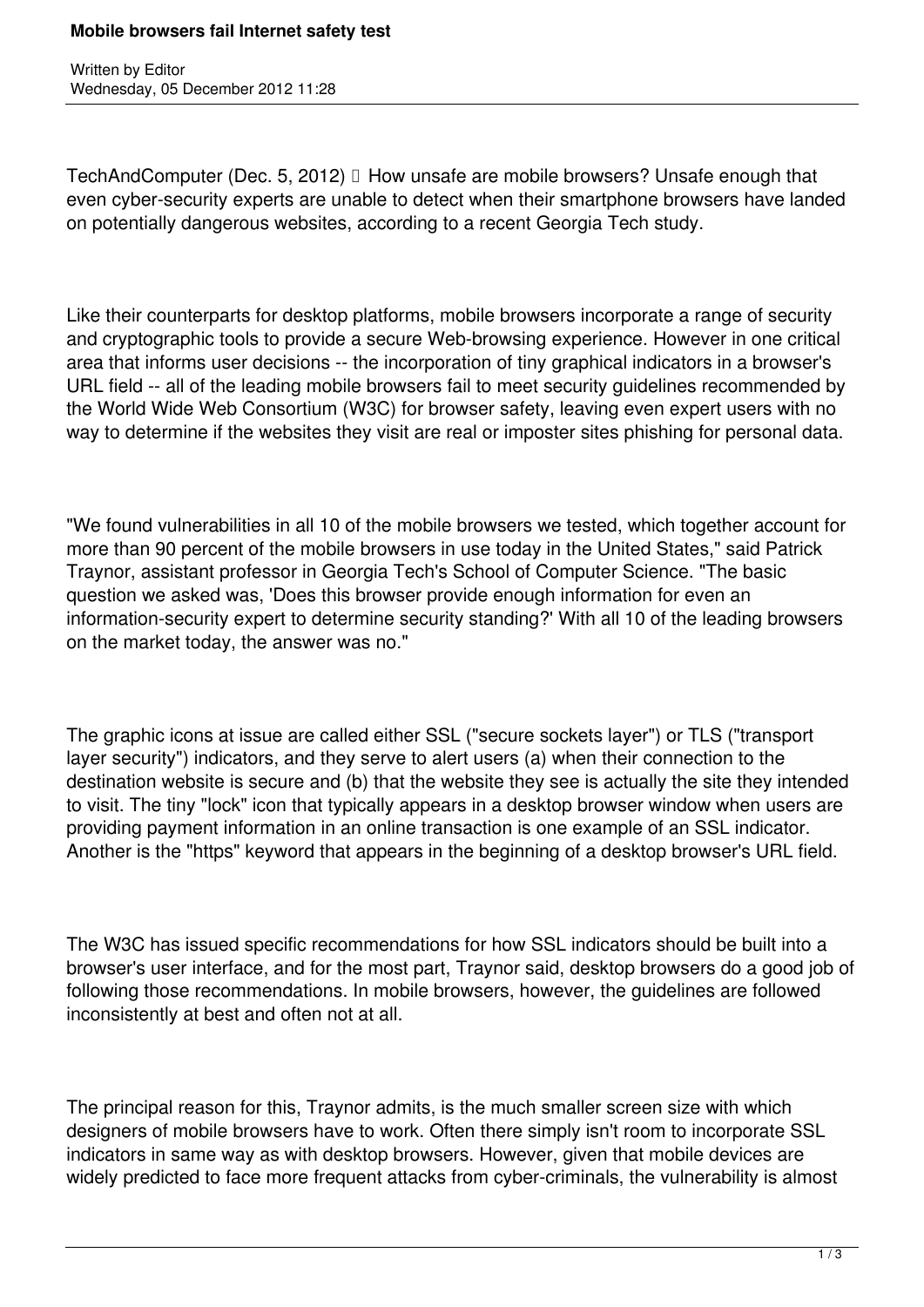Written by Editor and Editor and Editor and Editor and Editor and Editor and Editor and Editor and Editor and

sure to lead to increased cyber-crime unless it is addressed.

"Research has shown that mobile browser users are three times more likely to access phishing sites than users of desktop browsers," said Chaitrali Amrutkar, a Ph.D. student in the School of Computer Science and principal author of the paper that described the SSL research. "Is that all due to the lack of these SSL indicators? Probably not, but giving these tools a consistent and complete presence in mobile browsers would definitely help."

The paper, "Measuring SSL Indicators on Mobile Browsers: Extended Life, or End of the Road," earned Amrutkar a Best Student Paper award at this year's Information Security Conference, held Sept. 19-21 in Passau, Germany. Traynor and Amrutkar said the study, essentially a measurement analysis of the current state of visual security indicators in mobile browsers, is a necessary first step in developing a uniform set of security recommendations that can apply to mobile browsers.

"We understand the dilemma facing designers of mobile browsers, and it looks like all of them tried to do the best they could in balancing everything that has to fit within those small screens," Traynor said. "But the fact is that all of them ended up doing something just a little different - and all inferior to desktop browsers. With a little coordination, we can do a better job and make mobile browsing a safer experience for all users."

## **Story Source:**

The above story is reprinted from materials provided by **Georgia Institute of Technology** , via Newswise.

*Note: Materials may be edited for content and length. For further information, please contact the source cited above.*

*Note: If no author is given, the source is cited instead.*